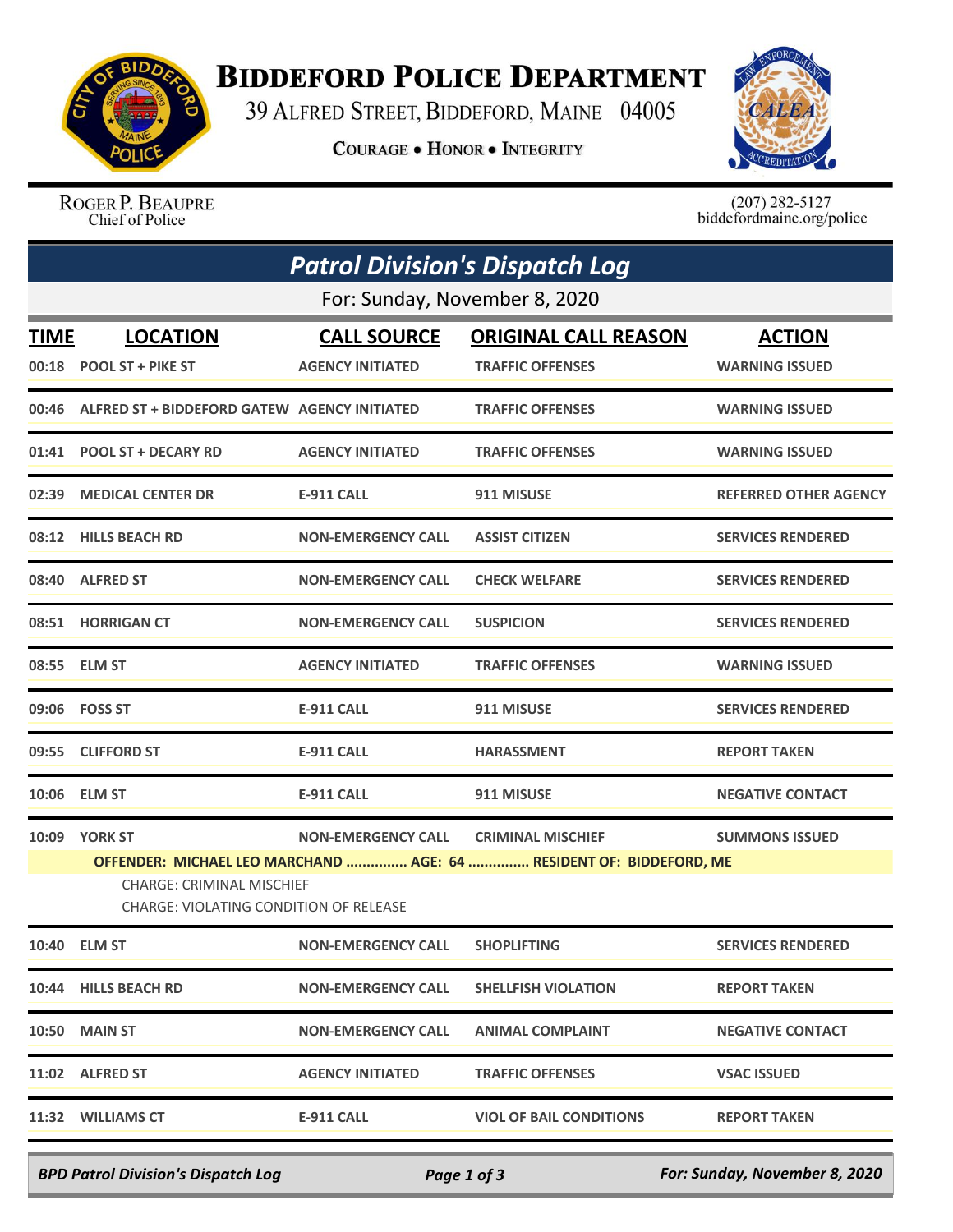| <b>TIME</b> | <b>LOCATION</b><br>12:06 ELM ST | <b>CALL SOURCE</b><br><b>AGENCY INITIATED</b> | <b>ORIGINAL CALL REASON</b><br><b>TRAFFIC OFFENSES</b> | <b>ACTION</b><br><b>WARNING ISSUED</b> |
|-------------|---------------------------------|-----------------------------------------------|--------------------------------------------------------|----------------------------------------|
|             | 12:38 PEARL ST                  | <b>E-911 CALL</b>                             | 911 MISUSE                                             | <b>CALL TRANSFERRED</b>                |
|             | 12:38 TIMBER POINT RD           | <b>NON-EMERGENCY CALL</b>                     | <b>PARKING COMPLAINT</b>                               | <b>PARKING TICKET ISSUED</b>           |
|             | 12:55 WILLIAMS CT               | <b>NON-EMERGENCY CALL</b>                     | <b>JUVENILE OFFENSES</b>                               | <b>NEGATIVE CONTACT</b>                |
|             | 13:11 STATE ST                  | <b>NON-EMERGENCY CALL</b>                     | <b>HARASSMENT</b>                                      | <b>CIVIL COMPLAINT</b>                 |
|             | 13:34 ELM ST                    | <b>E-911 CALL</b>                             | 911 MISUSE                                             | <b>DISPATCH HANDLED</b>                |
|             | 13:41 ALFRED ST                 | <b>E-911 CALL</b>                             | 911 MISUSE                                             | <b>NEGATIVE CONTACT</b>                |
|             | 13:43 GRANITE ST                | <b>NON-EMERGENCY CALL</b>                     | <b>DOMESTIC COMPLAINTS</b>                             | <b>REPORT TAKEN</b>                    |
|             | 13:48 STATE ST                  | <b>NON-EMERGENCY CALL</b>                     | <b>CIVIL COMPLAINT</b>                                 | <b>CIVIL COMPLAINT</b>                 |
|             | 14:09 WEST ST                   | <b>AGENCY INITIATED</b>                       | <b>TRAFFIC OFFENSES</b>                                | <b>WARNING ISSUED</b>                  |
|             | 14:23 ALFRED ST                 | <b>AGENCY INITIATED</b>                       | <b>TRAFFIC OFFENSES</b>                                | <b>WARNING ISSUED</b>                  |
|             | 14:33 SOUTH ST                  | <b>NON-EMERGENCY CALL</b>                     | <b>VIOL PROTECTION FROM ABUSE</b>                      | <b>REPORT TAKEN</b>                    |
|             | 14:35 BIRCH ST                  | <b>NON-EMERGENCY CALL</b>                     | <b>CRIMINAL MISCHIEF</b>                               | <b>REPORT TAKEN</b>                    |
|             | 14:39 CLEAVES ST                | <b>E-911 CALL</b>                             | <b>BURGLARY</b>                                        | <b>NO VIOLATION</b>                    |
|             | <b>14:47 PIKE ST</b>            | <b>NON-EMERGENCY CALL</b>                     | <b>SUSPICION</b>                                       | <b>SERVICES RENDERED</b>               |
|             | 15:24 HILL ST                   | <b>NON-EMERGENCY CALL</b>                     | <b>CHECK WELFARE</b>                                   | <b>SERVICES RENDERED</b>               |
| 15:27       | <b>GRAHAM ST</b>                | <b>NON-EMERGENCY CALL</b>                     | <b>PARKING COMPLAINT</b>                               | <b>PARKING TICKET ISSUED</b>           |
|             | 16:32 MARBLEHEAD LN             | <b>NON-EMERGENCY CALL</b>                     | <b>DRUG</b>                                            | <b>SERVICES RENDERED</b>               |
|             | <b>16:40 AMHERST ST</b>         | <b>NON-EMERGENCY CALL</b>                     | <b>DRUG</b>                                            | <b>SERVICES RENDERED</b>               |
|             | 16:46 BRADBURY ST + MASON ST    | <b>NON-EMERGENCY CALL</b>                     | <b>PARKING COMPLAINT</b>                               | <b>NO VIOLATION</b>                    |
|             | 17:08 MAY ST + YALE ST          | <b>AGENCY INITIATED</b>                       | <b>TRAFFIC OFFENSES</b>                                | <b>WARNING ISSUED</b>                  |
|             | 18:39 POOL ST + SOKOKIS RD      | <b>AGENCY INITIATED</b>                       | <b>DISABLED VEHICLE</b>                                | <b>SERVICES RENDERED</b>               |
|             | 18:43 POOL ST                   | <b>NON-EMERGENCY CALL</b>                     | <b>MENTAL ILLNESS CASES</b>                            | <b>TRANSPORT TO HOSPITAL</b>           |
|             | 19:10 POOL ST                   | <b>NON-EMERGENCY CALL</b>                     | <b>DOMESTIC COMPLAINTS</b>                             | <b>REPORT TAKEN</b>                    |
|             | <b>19:10 MAIN ST</b>            | <b>WALK-IN AT STATION</b>                     | <b>THEFT</b>                                           | <b>REPORT TAKEN</b>                    |

*BPD Patrol Division's Dispatch Log Page 2 of 3 For: Sunday, November 8, 2020*